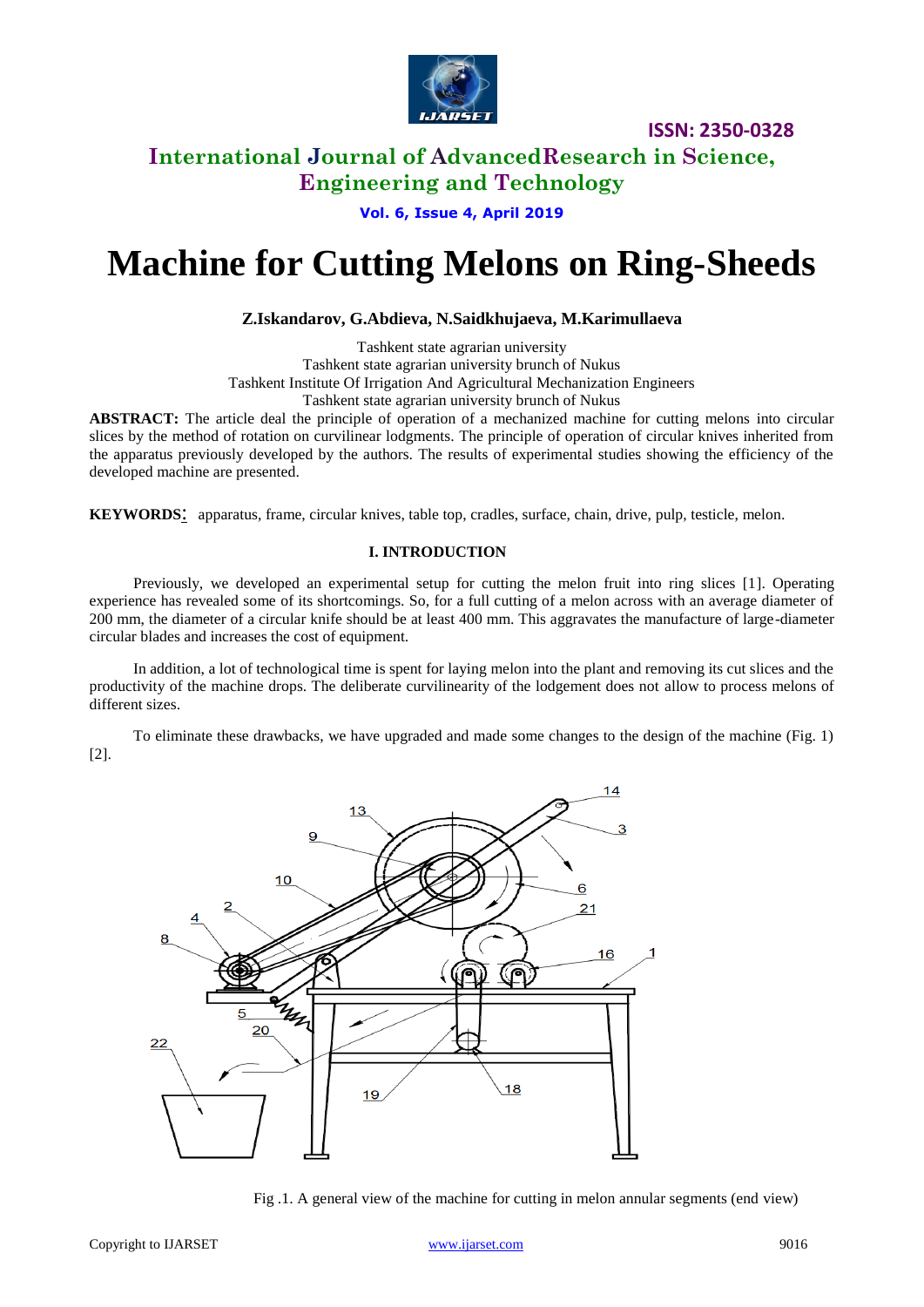

# **International Journal of AdvancedResearch in Science, Engineering and Technology**

**Vol. 6, Issue 4, April 2019**



Fig.2. Machine for cutting in melon slices (front view)



Figure 3. Kinematic drive circuit lodgements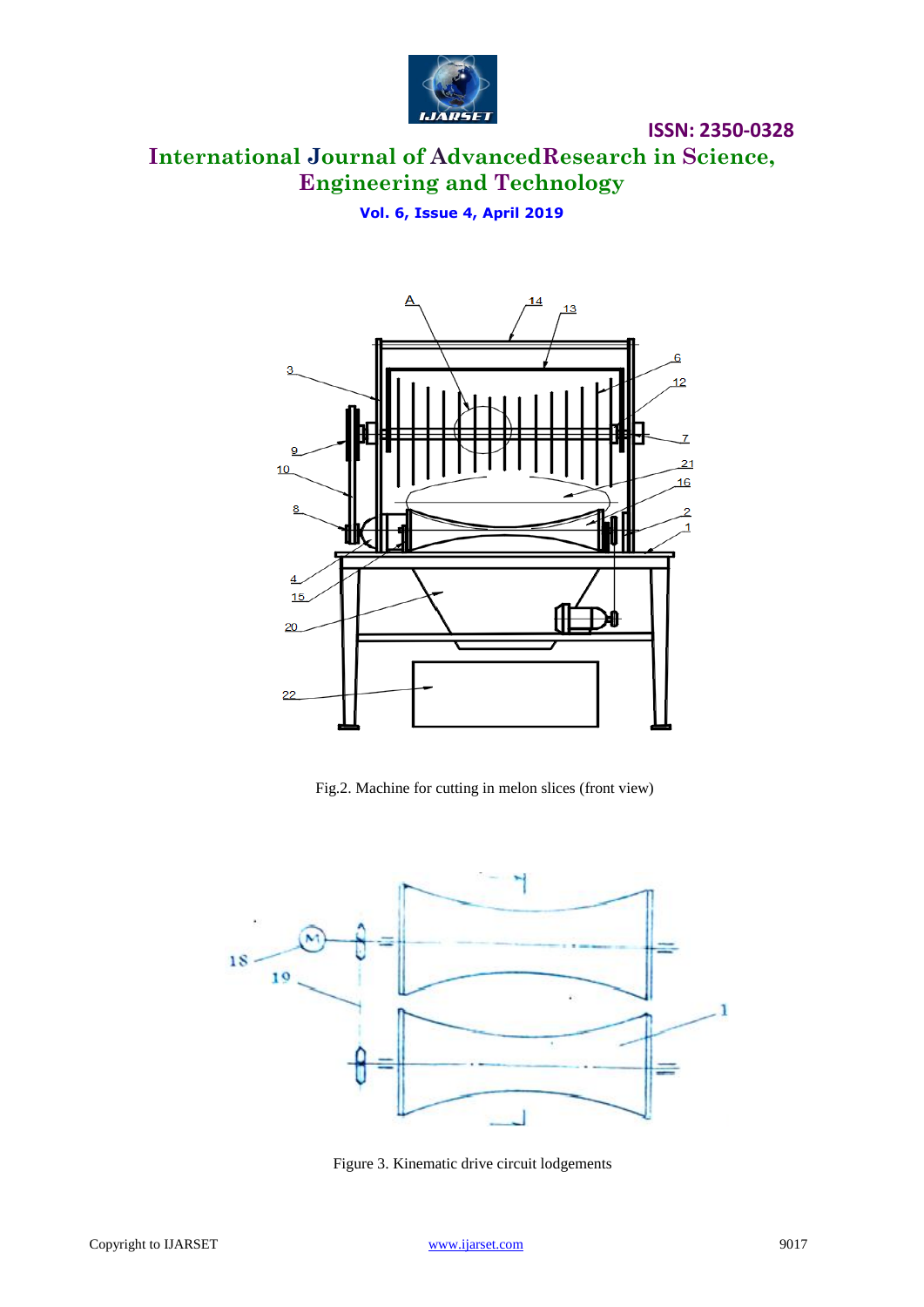

# **International Journal of AdvancedResearch in Science, Engineering and Technology**

**Vol. 6, Issue 4, April 2019**



Figure 4. Sectional view of B-B in Figure 3

It contains a frame 1, on which, by means of earrings 2, is a pivoting frame 3, made in the form of a two-armed lever, on one shoulder of which an electric motor 4 is installed, acting as a counterweight, and a tension spring 5, and a cutting device in the other arm of disc knives of 6 mm in diameter, mounted on a rotating shaft 7. The shaft is driven from the electric motor 4 through the drive 8 and the driven 9 pulleys by means of a V-belt transmission 10. The disc knives 6 are fixed on the shaft 7 with spaced by alternating cylindrical sleeves 11 and captive gull 12 alternating between knives. From above, the knife pack is covered with safety casing 13. The frame is rotated by handrail 14.

On the frame 1 on the lugs 15, one pair of lodgement rolls 16 are installed, on the surface of which longitudinally arranged rifles 17 are made. The rolls are driven from the gear motor 18 through a chain drive 19 and rotate in the same direction. On the back of the frame, opposite the rolls 16, there is an inclined skylight 20 for gathering slices of melon 21 cut into a team container 22.

The rollers 16 are also made with a concave surface of rotation corresponding to the outer surface of the melon to be processed. Consider the work of the proposed machine for cutting the fruit of the melon into ring slices. Sorted melon in size and shape (preferably (ellipsoidal or spindle-shaped) with a hard consistency of the pulp is peeled, peeled by a known method [2]. (See) with two lodgement rolls 16 having longitudinally located riffles 17 across the entire surface. The gear motor is included 18 and drive the rollers into motion, while the fruit 21 will begin to rotate in the opposite direction due to the forces of adhesion with the grooves 17. Turning on the electric motor 4, drive the shaft 7 with the circular knives 6 and, controlling the handrail 14, slowly lower the swing frame 3 and the melon fruit is 21. At the same time, since the knives are set along a curve corresponding to the outer surface of the melon fruit, they are simultaneously pierced into the flesh of the melon rotating on the pedestal rolls and cut it to the seed cavity into annular slices with a width equal to the gap between the knives. drive knives and rolls, and move the frame to the top to its original position, this contributes to the counterweight (motor 4) and tension spring 5. After stopping all the moving elements, observing safety regulations, cut melon Lobules 21 are sent to skliz 20 in team tare 22 and the testis 11 is separated from the slices.

The proposed device has a number of advantages, the execution of the lodgement rolls with a concave surface of rotation does not require any fixing devices for fixing the processed melon. The melon fruit rotates freely towards the circular knives and cuts into circular slices [5]. A package of circular knives of various sizes and cylindrical sleeves allows you to get melon slices in different widths of rings, depending on the type of dried melon.

Paired lodgement rolls provide processing of melons in a wide range of sizes.